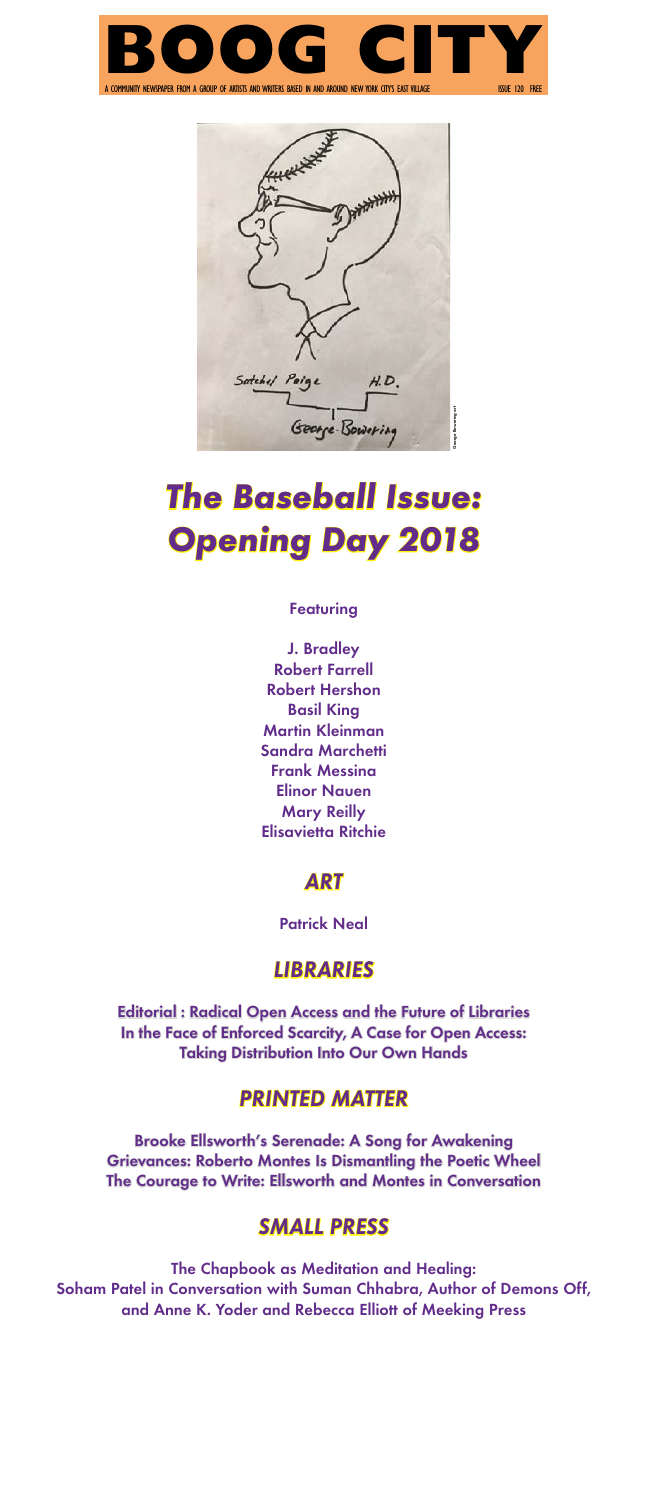

## Frank Messina *Playing for the Mets*  Jersey City, N.J.

I grew up in a Yankee town. A small town, but a Yankee town. Long before baseball players lived in mansions, they lived in smaller things called "homes". Not far from my family's home; down Blanche Avenue, across the railroad tracks, past John's Pizzeria— not far from where I first kissed the tough but cute red-head Roxanne Stoeckler, lived Catfish Hunter. Across from Hunter lived Gene Michael. A Yankee. In fact, Norwood was the home to several Yankee players; Thurmon Munson, Ron Guidry, Don Gullet to name a few. Every shop in town had pictures of the Yankees. You couldn't get away from it. In short, it was Mets fan hell.

However, this was August, 1978, and if I remember correctly, it was a hot, humid, sticky summer day. Andy Widholm and I were bored as any other ten year-olds in the neighborhood. But Andy was a schoolteacher's worst nightmare, and when we got together, we were a pair of sugar-induced demons; high on sucrose, glucose, concentrated corn syrup, and red food dye #3.

As Andy and I sat on the curb, munching our Pop Rocks and counting how many spider eggs we found in our Bubble Yum, a blue Chevy Nova rumbled down Carter Street; Catfish Hunter. The car pulled into the driveway and Catfish got out with another buddy of his; Graig Nettles. Yankees. They were returning from a day game against the Kansas City Royals.

After settling in, Andy cracked a 2-1 change-up over Nettles head, past Mr. Rainie's Pinto and deep into Mrs. Lutzo's tomato plants. By the time Nettles dug through the vines and relayed the throw back to Catfish Hunter, Andy had made it safely to third base. Andy was beaming, Mrs. Lutzo was screaming, and I was up next.

Seeing them wasn't unusual, since Catfish lived two doors down from Andy. But, somehow I knew this day would be different; and different it was. Catfish picked up a ball from his front porch and threw it over to Andy. "Here's your ball, kid." Andy turned to me — and through his devilish, dirty-blond hair and menacing grin, he said, "Let's go!" I grabbed the bat leaning against his mom's Delta 88 and darted for the street.

"C'mon Frankie, you could do it," Andy hollered. My hands began to sweat. Catfish pitched a fastball just outside the home plate manhole cover. I could tell it wasn't going to be a dead giveaway. Andy and I were going to have to earn this win or lose everything.

We marked out the bases; the manhole cover was home plate, the sewer grate: first base; the horseshoeshaped pothole: second; and the black patch of tar against the curb was third. Andy spit on the ground, "And that's pitcher's mound!"

Full count, bottom of the ninth inning, game seven of the World Series, the go-ahead run at third base and it's all up to me and my filthy, pop-rock, sugar-glazed hands and "Grand Way special" sneakered feet.

I took a deep breath and settled in, focusing only on hitting the ball. Andy's hollering faded into the background. For a moment, it was just me and Catfish. And I was going to do it for my team, the Mets.

We began throwing warm-up tosses as Catfish and Nettles looked on from the porch, guzzling beers and uttering small talk. After a couple of tosses, Andy yelled over, "Hey Catfish, what are you looking at? You're pitching! Nettles, you're playing outfield! This is the World Series— game seven, bottom of the ninth, tie game 3-3 at Shea. Me and Frankie are the Mets and we're gonna kick your Yankee butts in!"



Catfish and Nettles took to the street. Andy was up first. He was a feisty kid; one who didn't like being

Later that evening, walking home, heading down Carter Street, around Broadway, cutting through the railroad tracks, I heard a familiar voice coming from the friendly, yellow-lit porch door of Roxanne's house. "Hey Frankie," she said, running over to me. "Congratulations. You won!" Then, she planted a kiss on my cheek. Before I could blush, she ran back inside. The door closed and I continued on my way; the hero, the slugger, the dreamer, the newly indoctrinated, die-hard baseball fanatic. Just a kid, but one who just tasted the quiet glory of being a Mets fan.



placated either. "Pitch me something real, Catfish," Andy yelled. Nettles, beer in one hand, shouted from his spot as the designated outfielder for our impromptu World Series game on Carter Street, "Up and in, Fish. Don't let the kid make me run!"

The count was one ball, one squished tomato under Nettle's foot, and one cute redhead peering from the outfield bleacher-box windows of "Carter Street Stadium."

"This is it," I thought. "I'm gonna do it." As I pushed the strands of hair from my face, Nettles moved closer to the third base bag, hoping to get a tag on Andy should I pop the ball up.

Hunter served a belt-high fast ball over the plate and I swung. All I remember is Andy jumping for joy as the ball lined past a diving Graig Nettles allowing Andy to score the winning run.

We had won the World Series!

Andy and I hugged each other, jumping up and down, hollering so loud the neighbors came out to see what in hell was going on. Andy pumped his fists high in the air as we did imitation mock laughs of Vinnie Barbarino and Arnold Horshack. Nettles and Catfish picked up their beers, smiled, then one of them said, "Kids, go home and eat now. Good game. You deserve it."

### Little League-The Golds

Andy Widholm: middle row, first on right (only kid without a baseball cap). Frank Messina: bottom row, second from right

### *Mrs. Brickman*

First memory: kindergarten, Mrs. Brickman, show-and-tell, Tommie Agee baseball card

Holding it up, like a medallion kids smiling, Agee smiling, my moment in the spotlight

Later caught chewing gum, Mrs. Brickman grabs collar, shoves me into corner

Facing wall, alone, trembling hands in pockets, searching for Tommie Agee, my friend in the baseball card

Mrs. Brickman grabs collar, twists, "Is this what you're looking for?" holds up the card, a medallion

She rips it in half, again and again, then throws the pieces at me

First memory, kindergarten

Tears and Tommie Agee

Mrs. Brickman Mrs. Brickman Mrs. Brickman



Mrs. Brickman's class, 1973. Frank Messina: top row, 3rd from right



I had the honor of meeting Ed Charles in 2015 at a reading he was giving at Bergino Baseball Clubhouse. We were introduced by our mutual friend, Perry Lee Barber - one of the few female umpires in professional baseball. Ed shared a poem in which he tells the story of when he was a kid and chased the Dodger train as it left the Daytona train depot with his hero Jackie Robinson on board. Once the train was out of view, 12-year-old Ed placed his ear against the rails so he could feel the vibration; one last connection to this man who'd change his life forever. When Perry told Ed I was a poet, he pulled me closer and said, "Come here, Frank." Then he removed the giant 1969 World Series ring off his finger, handed it to me and said, "Go ahead and put it on." We became friends and corresponded on several occasions—discussing poetry and baseball. He often made me laugh til tears came down my face. He called me one afternoon after the Mets were swept by the Nationals. "They called me up, Frank," he said. "I'll be platooning for the Mets at first, second, third base, shortstop, right, left, and center field." "What about catcher," I asked. "Nah," he joked. "They gave that position to a much younger player...Jerry Grote."

Perry Lee Barber photo

 **boog city 2 www.boogcity.com**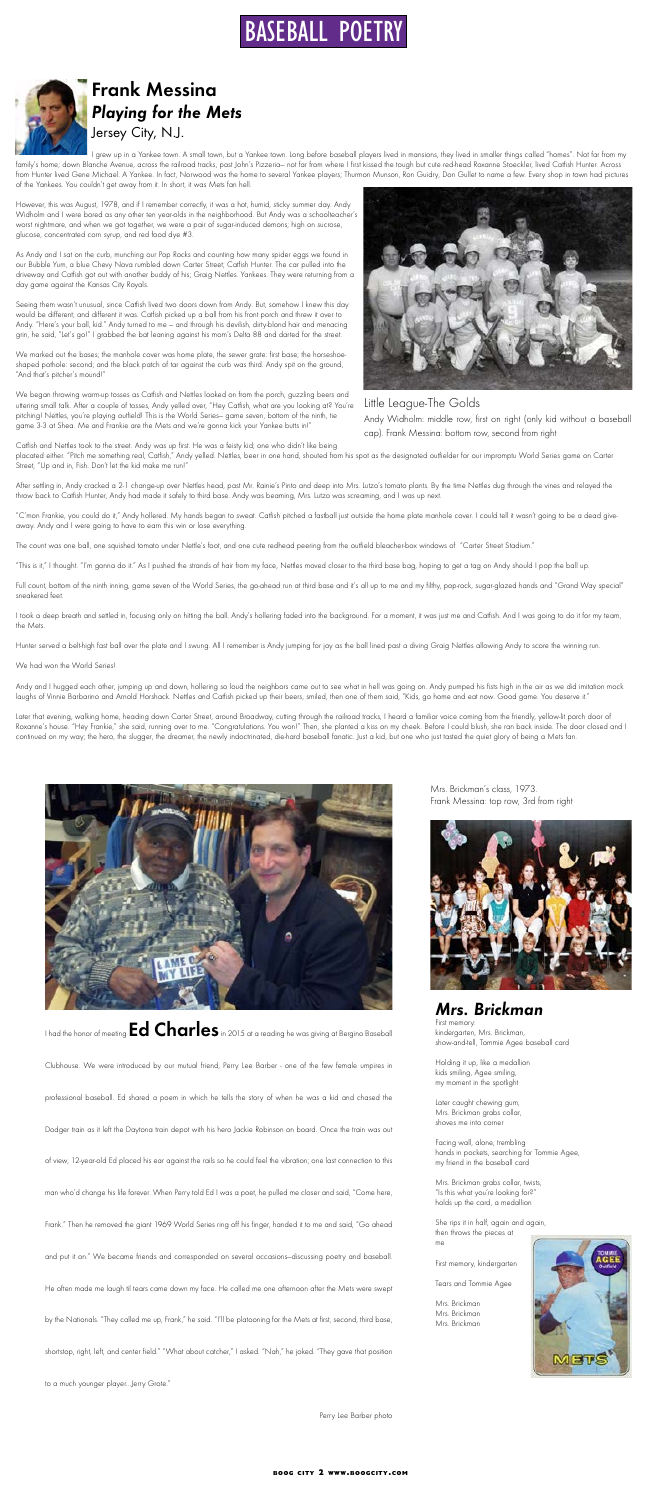

### *Honus*

I take the watch off, place it next to the stack of unopened boxes of Cracker Jack. The latest issue of Beckett should come today.

The grocer stretched the bill taut, held it to the light. Lincoln's wide forehead distracted him long enough for me to make it back. The headlines say we are all still here; I must remember to bring the right version of currency next time.



## *Ernie Banks*



After the fire, was found, deep in a wall (hidden how? placed there by a Second City transplant? a vengeful plasterer who loved the Cubs in '58, who immured it there as a curse upon the House of Ruth, which no longer stands where once it stood just a few blocks away, the Yankees having built a more advantageous home across the street?) a baseball card, an Ernie Banks, charred and a bit water damaged. Or perhaps, in the upstairs apartment, it slipped behind a radiator, fallen from a boy's shrine to a rival slugger, a secret tribute to a man humbler than most, certainly no Sultan of Swat, not one wont to call his shot as the Babe did in '32, but one eternally surprised whenever the ball would leave his bat and then the park? Dear Ernie Banks, you did not live to see the day the Cubbies made the six mile ride from Grant Park to Wrigley Field, the Chicago River dyed blue. Mr. Cub, you died the year before, and what was lost that day? Mr. Sunshine, whose name evoked a hope in dark times, solicited from all dreams not of winning but of having won the right to play another day, whose name called forth a love for all loveable losers, the faith of those whose faith is unconditional, not tied to flags or titles, but a gift most understood by children, even in the Bronx, where teams are ranked by dynasty, for children best can see themselves in underdogs, and know that champions are not the ones who win but those who take the field again to strive regardless of their chances, who grab a hold upon our dreams and look for what may never arrive, for convictions not mere victories, for strange things we can't imagine, whose absences renew our friendships even in defeat, and things more impossible, like justice and loyalty, things that prompt us to get down to work, that prevent us from conforming to the present age and its glorification of winners, from being comfortable (which you never were once you left the Monarchs), from being taken in by worldly success, from forming plans that can be executed, from acceding to Sabermetrics and the marketplace, to ROI and the calculations required to strengthen the crown's defense, which is no gift and so by slow degrees or fast turns us into what we most despise having mastered the logic of our masters leaving us to ask just what we'd sell or sacrifice for a trip down Hero's Canyon. A marriage perhaps? Our souls' own safety? Ask Theo Epstein who's brought two teams now to the summit of the series, has answered Boston's and Chicago's prayers. Or has he? Dear Ernie Banks, you were married several times and died a pauper having bequeathed what little you had left to your nurse, the consequence of senility or an act of generosity, we do not know, without expectation of reward.

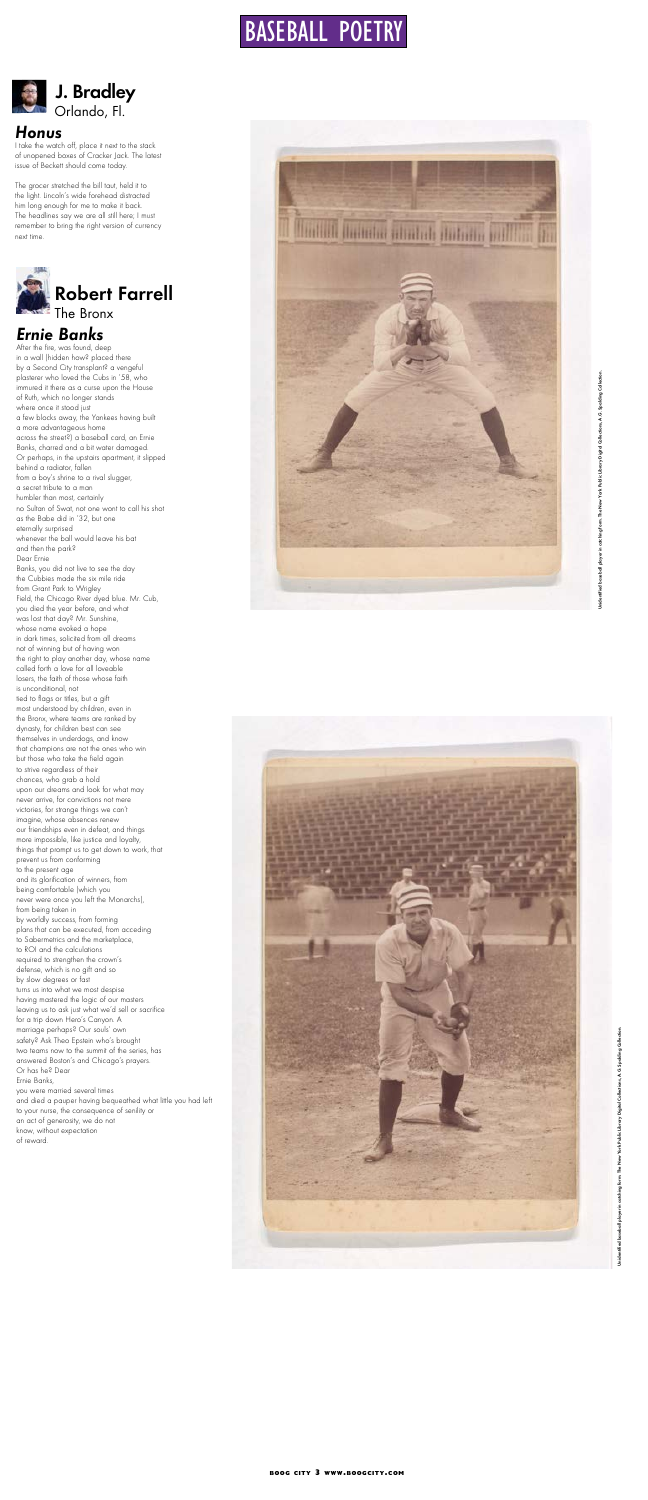# Robert Hershon

Boerum Hill, Brooklyn

## *Perennials or In the Flower of Youth*

In the contest between Casey Stengel and the forsythia - bursting into gold against the splintered gray fence - the forsythia soon retreats to the camouflage of green leaves but Casey Stengel promises: In every game you see, youâ<sup>evill</sup> see something you never saw before. Casey wins. The forsythia uproots itself and slouches back to China. Sir William Forsyth drowns himself in the Serpentine. But Casey promises his players: Next year, some of you have got a chance to be a year older.



### *The Big Game*

Mustache rubbed up the Clincher, looked over at first base, and fired the ball home. Joel hit it right on the button and the ball screamed back to the mound with such velocity that it hit Mustache right smack in the forehead before he could raise a glove in self-defense. Myron's big lead allowed him to scoot all the way around to third base, with Joel easily making it to second base before the pitcher was able to compose himself, find the ball, and check the runner at third.

An angry knot formed on Mustache's brow. He turned to Joel, who idly kicked second base, and pointed his gloved hand. "You're a dead man," he said. "You watch. See what happens. Just watch." In the on-deck circle, Dad took his last practice swings. He threw aside one practice bat, and

then a second, and gingerly stepped to the batter's box. Second and third, nobody out.

Mustache turned to his outfield, raised his hands over his head and waved them back. "Keep going, keep going," he said as his teammates jogged backwards to the outfield perimeter. "This guy

can hit.

Stevie and I looked at each other, shook our heads and sighed. "What's the matter?" asked Butchy.

"I'm afraid," said Stevie, his head down. "I think I'm gonna puke. I can't look."

"Me neither," I said. In fact, I had never fainted, but the way I felt at that moment, lightheaded and unable to focus, I figured that this MUST be the way you feel right before you faint.

Stevie held his eyes with both hands, peeping through his fingers, like he did watching Vincent Price's "The Tingler" at the RKO Fordham. I looked over at Dad. He tapped his sneakers with the barrel of his bat, loosened the clods of dirt, and took a few easy practice swings. I looked over at Mustache. His face had transformed into the essence of mean. He turned to his infielders and grimly nodded. The fielders returned to their normal positions; the shift was off.

"C'mon Bobby baby, c'mon, you can do it," Uncle Max screamed at the top of his lungs. As the entire Rotstein's contingency picked up Max's chant, Dad tightened his grip on the bat and readied for a blazing fastball from Mustache. Mustache peered at his catcher, began his now-familiar windmill windup, and let the ball fly.

Only, instead of the usual heat, Mustache used the same fastball motion but uncorked a floater that seemed to take forever to reach the plate. In his anticipation, Dad swung far too early, and wildly, nearly corkscrewing himself into the Swan's batter's box.

The torque of the swing caused him to shout out in pain.

"Dammit!" he screamed, as his brother Max did earlier in the game. "Dammit to hell," he shouted. He dropped his bat and clutched his back.

Mom bolted from her aluminum folding chair and ran to her husband. "Honey, your back? Is it your back?" she cried.

Dad looked at her and cringed.

"I'm OK," he said, still rubbing his lower back, backing away from the batter's box. "I'll be fine."

Mom picked up his bat and handed it to him. He swung it gingerly as the Swan's team began to razz him.

"C'mon, play ball," Seymour screamed from right field.

"Cut the crap already," Mustache said. "Batter up!"

Dad slowly bent backwards and side to side, testing his back. Mustache turned to look at his infielders while, on base, Myron and Joel started to chatter as they took aggressive leads.

"You got him, baby," Myron said.

"C'mon, baby, c'mon, Bobby boy, you can do this," Joel said.

Dad stepped back into the batter's box, as Mustache rubbed up the ball, figuring – as we all did – that Dad's bad back was no match for his heat-seeking missile of a fastball. Mustache gripped the ball and went into his motion. His fielders inched forward on the balls of their feet.

## Sandra Marchetti



## *Elysian Park*



The Santa Anas catch me backward in a jet stream. A boy cartwheels through the crosswalk, another plays sax in the street's theme. Aligned for a parade, our team drops into Dodger Stadium. We look up to see if the spirits wore cleats for the late fall scene.

### AM

It doesn't have to be a ballgame for me to feel included, calmed to hear a voice other than my own. I walk through the house, turn them all on, and say hello.



Polo Grounds, 1905, "World's Championship Series, Second game of series, played at the Polo Grounds, New York City, Athletics<br>in the field, Chief Bender pitching. The New York Public Library Digital Collections.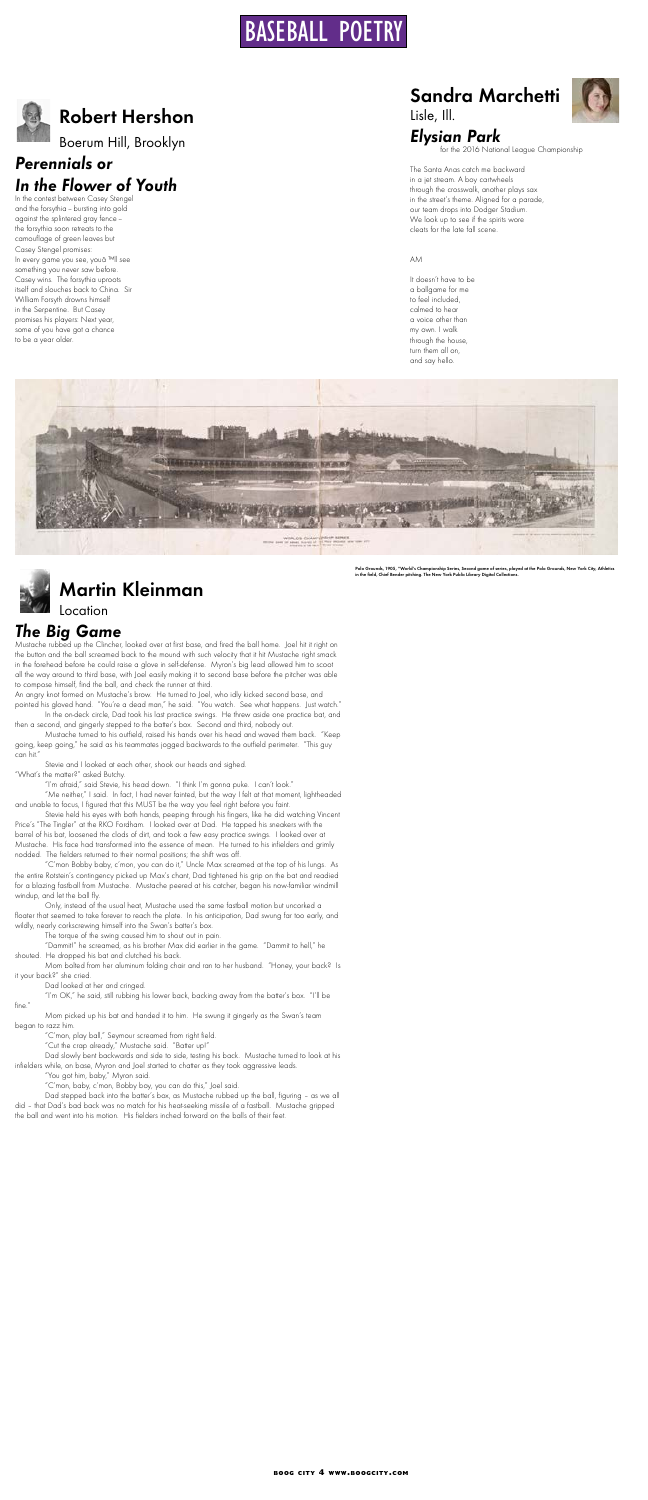

## Basil King Park Slope, Brooklyn

## *The Manager*

In 1983, I painted a baseball manager with his back to us.

He's looking at an empty field. He'd grown up in a small town and knows nothing about farming. Baseball had brought him to the big city. As a pitcher he'd played for fifteen years on four different teams. He'd been a good pitcher, everyone respected him. Baseball was all he knew. He depended on it. When he stopped pitching he was hired as a pitching coach and three years later he became the team's manager. All he wants is two more years, then he'll retire. He isn't sure what he's going do after that. But he knows he won't be playing catch with his grandchildren. He'll have to turn his back on the game.

There's a horizon line with an ambiguous colored sky coming as an afterthought as afterthoughts do. After the rainbow had finished telling him nothing is what he thought it was, the manager's hands go into his back pockets. He's lost a lot of games, and he doesn't want to lose any more. He wants his team to play without error. He hopes that his team will tower over the city that he loves.

From "The Twin Towers" in *Learning to Draw / A History*



 Mary Reilly Location TK

*'Baseball is a time-space continuum.'*

November/ 5/ 2007 b/w 404/628am

+

As we approach the penultimate season and infinity (Up there to the right. Across from the mall. And stuff), Please remember that a Contract is a Contract.

An agreement, an agreement.

A contractual agreement.

Just so that we are on the same page, THIS

Is a photograph of it: Not much left of what wasn't much anyway, But homes.

The home of my father was there, and my father was angry

 In a sad way, when he told me about it. He served that announcer at Wednesday's back in the Sixties Before the Disco or other Slicks.

No, my father did not go to Woodstock- He worked.

+

When he said that, when he said, "Ladies and Gentlemen, The Bronx is Burning", And the camera panned out so that the viewers in the suburbs could see the fires Burning and the 'savagery', my father thought about

his home, his neighborhood, where he lived

on Andrews Avenue near Fordham Road.

And I feel that he must have felt the way a person should feel when their home, their neighborhood where their neighbors live, is beaten and raped. And then the rapist takes a photo.

And shows it to his fraternity brothers, and says "one more dead hooker."

+

Luckily, we are approaching infinity, and that was a long time ago.

I'm apologizing right now for the turbulence. We are short of staff.

All of the people who set good examples quit. Apparently, Cadillac pays better.

And I do blame them. I blame them. I blame You. You fucking hippies. I blame you for galvanizing the youth. Getting them out of the suburbs, creating options outside of the Nuclear.

Crying for the Kennedy's and King.

All so that you could sell us Cadillacs?

You are wicked Bob Dylan and every other one of you fucks. You told us that we could change the world and that you are a poet.

And you are a poet.

And you are a poet.

And you are a poet.

And you are a poet.

And you are a poet.

And you are a poet.

And now you tell us to buy Cadillacs?





+ I don't understand. Does a wrong become a right when it +becomes convenient?. And Is that how you atone? . For every dream that you sell to someone who believes somewherenooneelsedoes even though you know, it is a nightmare, You must say 5 hail marys and have lunch with Mick Jagger. +

It is exciting when two points in time meet. 2o12 marks the end of the Mayan Calendar. It is also the year that the many born of few returning from Worlds of Wars II, Shall be cast into the burning lake that offers no social security. And no one may retire from eternity. +

+

But we are dealing with infinity, which is far more pleasant than eternity. Our tangent is approaching the continuum.

+

and from the hospital's window, I saw it. Play-by-play on the phone with my dad. We were the team of that century. and it did not matter that I am a Mets fan.

"Baseball is a time-space continuum." November/ 5/ 2007 b/w 404/628am +

As we approach the penultimate season and infinity- up there to the right across from the mall and stuff- please remember that a contract is a contract- an agreement, an agreement- a contractual agreement.

Just so that we're on the same page, this

is a photograph of it:

Not much left of what wasn't much anyway. But homes, the home of my father was there.

I remember him angry in a sad way when he told me about it.

He served that announcer at Wednesday's back in the sixties before the disco or other slicks-

No, my father did not go to Woodstock-

- He worked.
- +

A city in fear. A team in Turmoil. Win or lose,

1977 was one year New York City would never forget.

When he said that, when he said,

"Ladies and Gentlemen, The Bronx is Burning,"

and the cameras panned out,

 Elisavietta Ritchie Broomes Island, Md.

*I've Never Written a Baseball Poem*

For Reuben Jackson, who has

OCTOBER 21, 1985 I didn't even make the seventh grade girls' third team substitute. Still can't throw straight. Last Easter, scrub game with the kids, I hit a foul right through Captain Kelly's French doors, had to pay… Still, these sultry country nights when I watch the dark ballet of players sliding into base, I shout ``Safe! He's safe! He's home!'' and so am I.

*The Christian Science Monitor* © 1985; *Fan* 1993; *Diamond Are A Girl's Best Friend*, editor Elinor Nauen, Faber & Faber, 1994; *The Arc of the Storm*, Signal Books, 1998; set to music by composer Jackson Berkey.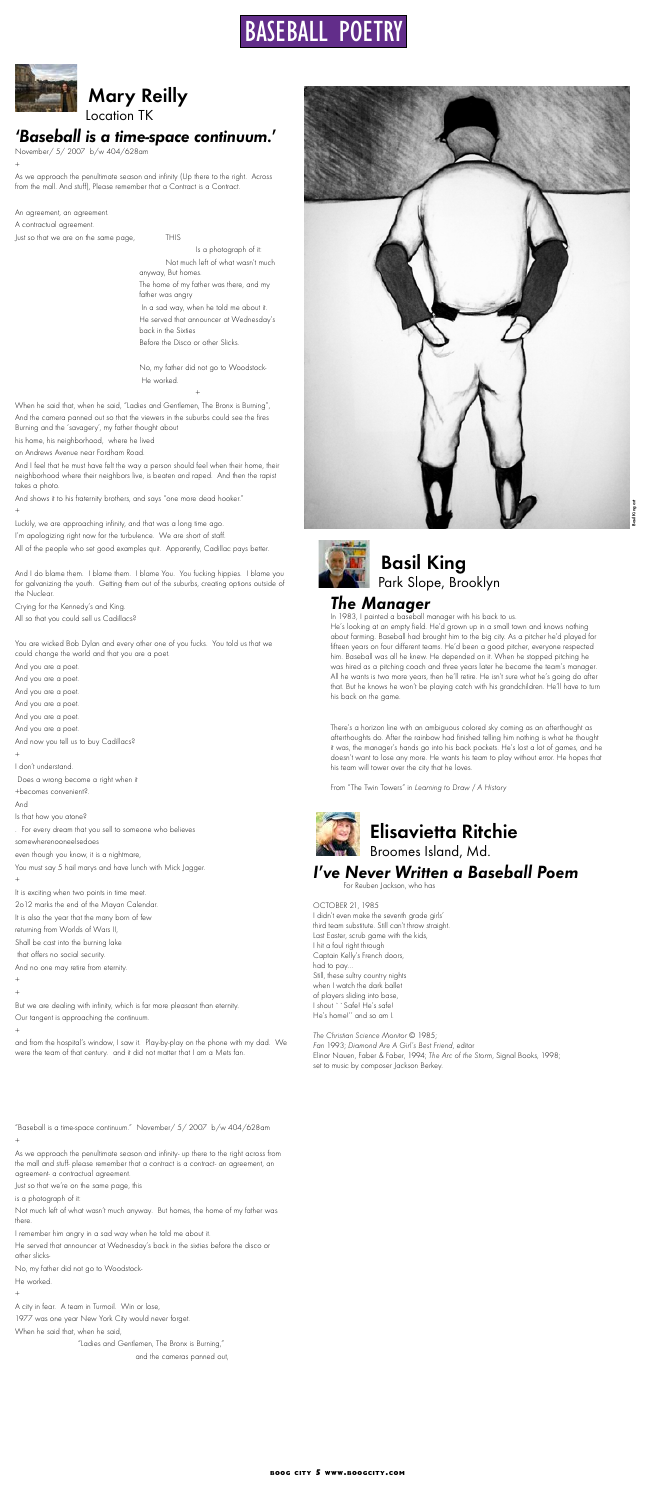

# Elinor Nauen



The East Village

## *Away Game*

the Lisbon of Henry the Navigator cobblestones, tiles with the colors of isolation, baleful pigs on a truck

romantic Lisbon on the Atlantic where endeth land and where beginneth … but

Lisbon far off Zane Smith sets the Mets down on 3 pitches wait! I get it:

no one to talk to blisters (why these shoes?) alone, travel's effort not adventure

hotel TV: smarmy British game show Bogart flick with Portuguese subtitles & suddenly

Portuguese TV shows only the pitch that "matters" game cut adrift more foreign than the black widows of Portugal

baseball heaves into sight so unexpected it takes a beat to recognize Pirates & Mets

the game skips isolate to the ninth in 20 minutes the Pirates have six hits but I'm granted only the outs. the moment of the out.

I hold my breath top of the first. ecstasy: two hours to lie around

three shown pitches

where's the baserunning, spitting, conference on the mound? who's catching this near-baseball but a blue American? I grab the next flight out of Lisbon

the inning has more (of course).

top of the second: fly out, ground out, fly out, Mets gone. the same each inning:

Lou Gehrig, George Herman [Babe] Ruth, and Tony Lazzeri. 1927. The New York Public Library Digital Collections, Underwood & Underwood. Lou Gehrig, George Herman [Babe] Ruth, and Tony Lazzeri. 1927. The New York Public Library Digital Collections, Underwood & Underwood.

outside dark men hurry home to garlic soup how to dream of a New World

of baseball and brigands and staying away a pitch or 2 from Frank Viola & that's the third

even in November the baseball's better at home I could never be an exile being bored only pleases at the ballpark

the slow sailing patches the circumnavigations as essential as the finds

what is baseball but the time it takes to drag & slide through a game

as much live your life in two hours of highlights. the likeness to a human world back home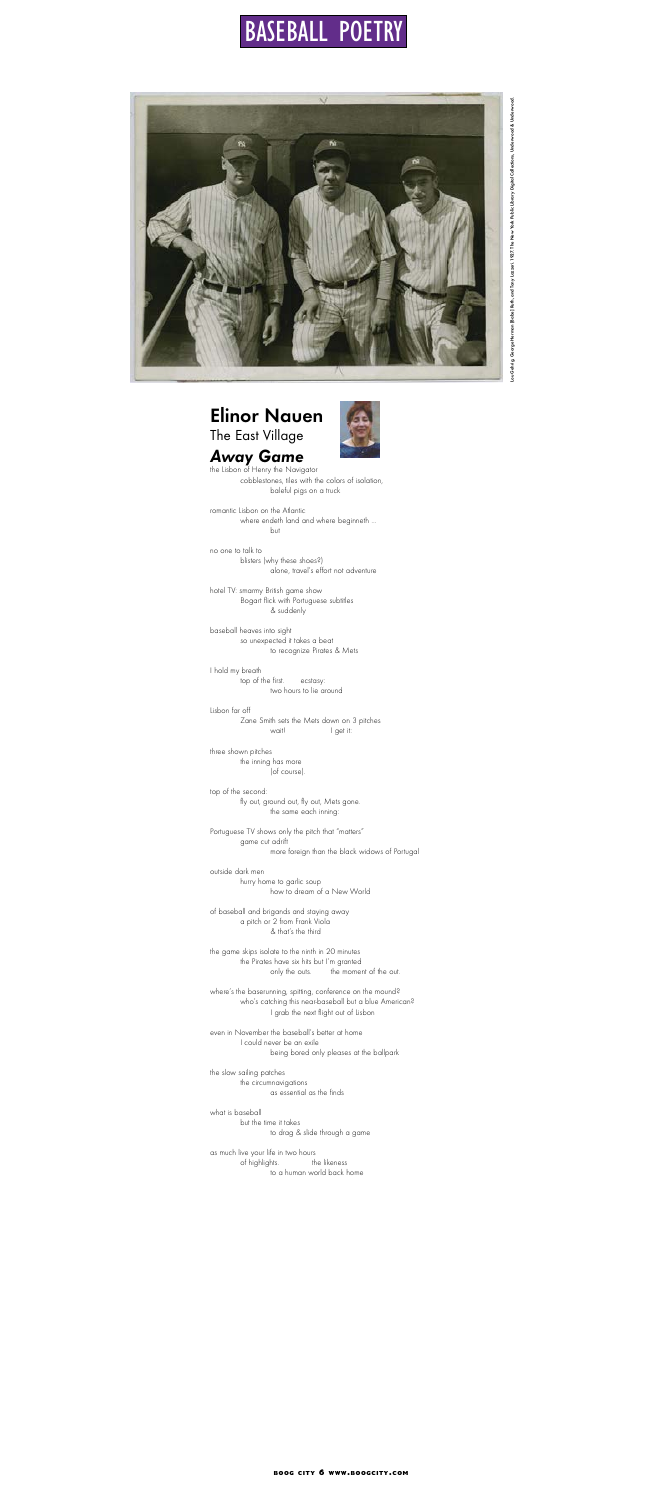Lauren Russell Pittsburgh *Jesse 'Mountain' Hubbard:* Man, I beat those guys so bad it was pitiful!

The team that wanted me was the Tigers. They didn't sign me because Ty Cobb was there, and he didn't like colored no kind of way.

The team that wanted me bad was the Tigers. If Cobb saw us coming, he sat out the game. He didn't like colored no kind of way. He'd grip the ball tight and bug his eyes.

If they threw drop balls in front of the plate, I'd kill them. Now that's part of the history of the Negro race. All I did was pull up my pants like this. When I got warmed up real good, I cut loose on them.

If Cobb saw us coming, he sat out the game. They used to accuse me of cheating, of cutting the ball. He'd grip the ball tight and bug his eyes. Well, I had something I could cut it with.

They used to accuse me of cheating, of cutting the ball. If they threw drop balls in front of the plate, I'd kill them. Well I had something I could cut it with. All I did was pull up my pants like this.

Now that's part of the history of the Negro race. They didn't sign me because Ty Cobb was there. When I got warmed up real good, I cut loose on them. Man, I beat those guys so bad it was pitiful!

from *Descent*



# BASEBALL POETRY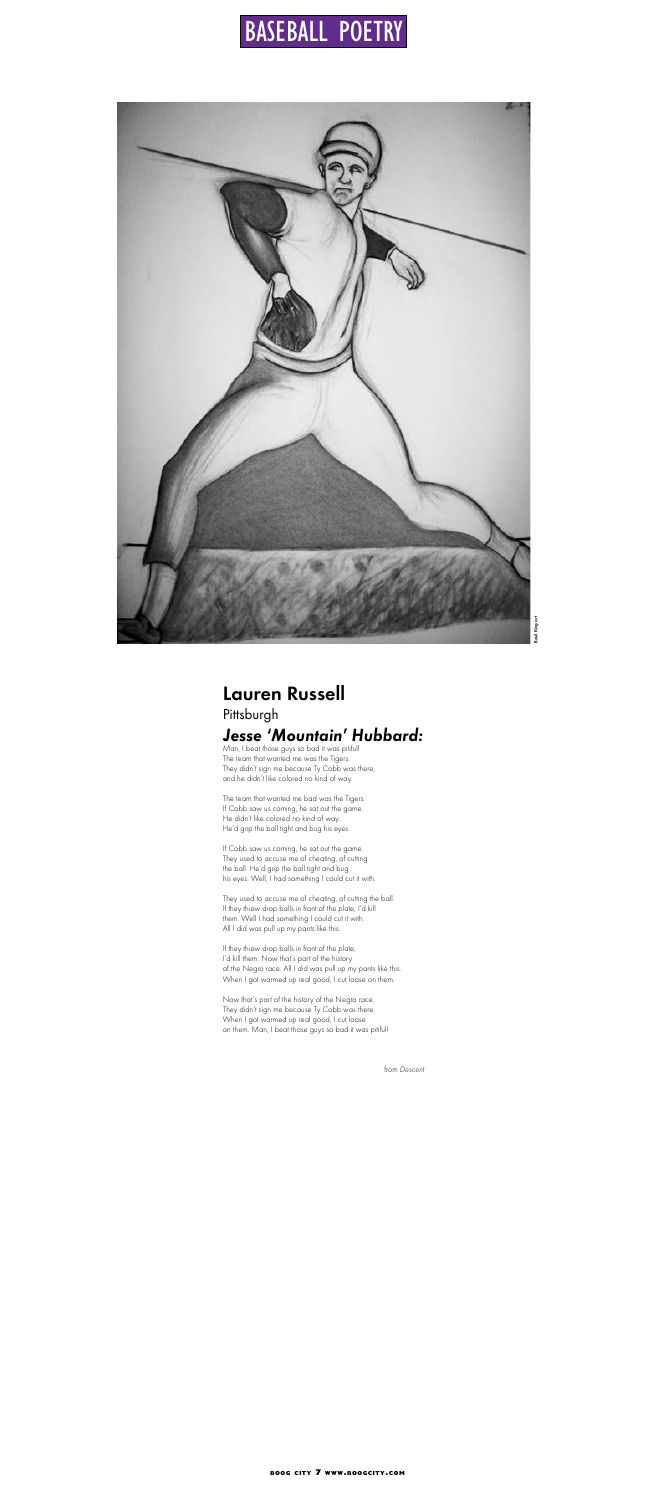# *The Chapbook Heals/The Chapbook as Meditation:*  **Soham Patel in conversation with Suman Chhabra, author of Demons Off, and Anne K. Yoder and Rebecca Elliott of Meekling Press**

n Thurs., March 14, 2018 Woodland Pattern Book Center hosted the third of five events in the Kundiman Midwest Chapbook Reading Series. Suman Chhabra read her chapbook Demons Off<br>Kingdom forthcoming from Hyacinth Girl Press from Meekling Press. Lo Kwa Mei-en will visit on April 14 to read us Two Tales from Bloom Books. Noel Pabillo Mariano will finish the series with a reading of Dispatches from the Mushroom reading, there was more wine and this time tea and cookies all with an Arthur Russell soundtrack.

One wonderous thing about a chapbook is how we can read it through in one sitting. Sometimes they don't have page numbers to guide the reading – we just read in them. We can sit down for half an hour, encounter the entire chapbook with little distraction. A chapbook can become meditative that way. Demons Off invites a meditation, it grounds us as we read it and turns us again and again. Quoting Czesław Miłosz's poem "Ars Poetica?," poet and translator Peter Burzynski reminds that "one use of poetry is reminding us how hard it is to remain one person...for poetry is written rarely and reluctantly under unbearable pressure and only with the hope that good, not evil spirits, use us as their instrument" Peter introduced Demons Off as a chapbook that engages with loss and grieving, and asks readers to join a post-trauma space as it explores the boundaries between meditation and hallucination. He says the work "is populated with shape-shifting demons that both guide and elude reader and speaker." These guided shifts turn the unbearable into something like a dream, something healing.

> From the beginning, the publications came out of a desire to play with the interaction of form & content: a book printed on cards that could be arranged in any order; a long, tumbling poem bound in an accordion form that reached all the way across the floor; a dream printed on vellum paper, fading in and out as you turn the pages. We like work that creeps around the borders of genre, things that might .<br>be a story or an essay or a poem or a drawing or a book or a sculpture, or all of these things at once, who knows?

Here is an interview with Suman Chhabra, author of Demons Off, and Anne K. Yoder and Rebecca Elliott of Meekling Press."

Soham Patel: When, where, and how did Meekling Press begin? Are there definable qualities that you look for in the work you publish? Is there something that, to your mind, unifies Meekling publications aesthetically or otherwise?

 Rebecca Elliott: Meekling Press started in 2012, Rebecca's last year in the M.F.A program at the School of the Art Institute of Chicago and Anne's first. Anne was involved with some of the facets of production, ie book making, at that time. Our first book was Patty Yumi Cottrell's The Jury of Sudden Hands. It was printed on cards using a miniature letterpress Rebecca acquired, and included woodcut prints from a drawing Patty made. A few years later we had the opportunity to acquire a full-size nineteenth-century platen press, which is now at the center of our operations. Most of our books include a component made on letterpress, whether it's the cover or artwork or insert, and all of our books are handmade, with the exception of our most recent publication, The Meekling Review.

Suman Chhabra is a multigenre writer and cellist. She holds a B.A. from the University of Michigan and an MFA in Writing from the School of the Art Institute of Chicago. Chhabra is the author of *Demons Off, a chapbook through Meekling Press. She is a Kundiman Fellow and her work has been supported by Vermont Studio Center, Ragdale, Red Hen Press (forthcoming in the Anthology of Contemporary Indian Writing), Poemeleon, Hair Club, TAYO, and Homonym. Chhabra teaches courses in Reading and Writing at SAIC.*

Patel: Can you all tell me something about how Demons Off was made / printed / distributed? How were layout and design choices made?

Anne K. Yoder's writing has appeared in Fence, Bomb, and Tin House, among other publications, and is forthcoming in They Said: A Multi-Genre Anthology of Contemporary Collaborative Writing. *She is a staff writer for The Millions and a member of Meekling Press, a collective micropress based in Chicago. Currently she is working on a novel about coming of age in a in a techno-pharmaceutical society.* 

# NEW FROM LITMUS PRESS

### THE SUPPOSIUM EDITED BY JOAN RETALLACK

 Elliott: Demons Off was part of a series of seven chapbooks we did called "Chill Horizons," so some of the design choices were made to unify the whole series. We kept the layout pretty simple, just trying to keep as close to Suman's original manuscript as possible. The covers were printed on our antique letterpress using metal type for the titles and triangles cut out of linoleum, which were arranged in different patterns for the seven different chapbooks in the series. The books were hand-bound with the help of our friends. The first 50 copies of Demons Off also included a centerfold print of a painting by the wonderful painter, Rachael M. Gonzalez (http://rmgonzalez.com/). We thought Rachael's paintings would pair well with Suman's essay, and they worked together to come up with the concept for the image. (the first picture on this page: http://rmgonzalez.com/work#/bookwork/)

"Imagine you could suppose or perhaps better to say suppose you could imagine. The ever-swerving Joan Retallack teams up with the vibrantly inventive Adam Pendleton to explore not just the possibilities for poethics, but the possibilities of possibility."

As far as distribution: we offered a subscription for the Chill Horizons series, where we sent one chapbook each month and the books were also available individually. At this point, we've sold out of the complete sets, but we still have some copies of Demons Off available on our website and at some bookstores.

#### Patel: Suman, can you talk about writing Demons Off? How was it conceptualized / composed / edited?

Suman Chhabra: The chapbook is part of a longer, ongoing work that focuses on an individual's grief after trauma. The work links grief to rakshasas, demons that shift their shape, as grief is not easily identified or eradicated. It continues to evolve and surprises one in the ways it manifests. The work gives equal weight to the various effects of grief, those expected and ask existential questions, and those seemingly unrelated, but affect everyday life. States of being: waking, dreams, and meditation are considered when questioning how to deal with, and potentially transcend, loss.

Demons Off is a lyric essay written in sections. Though it is arranged on pages and bound in a book, it is not a linear work. A reader can choose to read the chapbook in any order and that will be one version of the story. Writing in this way was necessary for me-to express the multifaceted effects of trauma, to erode the construct of time, and to amplify a reader's individual experience of the text.

*Rebecca Elliott is a writer and artist working primarily in printmaking and book arts. Her work explores the edge between science and metaphor, the place where human need for understanding meets the unknowable universe and the imagination takes over. She received an MFA in Writing from the School of the Art Institute of Chicago in 2012, and co-founded the literary and book-arts collective Meekling Press.*

*Soham Patel is the author of four chapbooks, most recently New Weather Drafts (Portable Press at Yo-Yo Labs, 2016) and in airplane and other poems (oxeye press, 2018). Her first full-length* 

*collection of poetry, to afar from afar, is now available from Writ Large Press.*

*Our first book was Patty Yumi Cottrell's The Jury of Sudden Hands. It was printed on cards using a miniature letterpress Rebecca acquired, and included woodcut prints from a drawing Patty made.*

# SMALL PRESS



Who's who, in order. Thanks.

Distributed by Small Press Distribution: www.SPDBooKS.org

Dedicated to supporting innovative, cross-genre writing, LITMUS PRESS publishes translators, poets, and other writers.

### Thought Experiments & Poethical Play in Difficult Times

The gamut of intellectual and imaginative; performative, visual, and poetic experiments and interventions in this volume enact poethical responses as seemingly divergent as decolonizing architecture in a Palestinian refugee camp while rethinking socio-political geometries of the global refugee crisis; Black Dada vis-à-vis Black Lives Matter; misogyny as Feminist Responsibility Project; the art of *If*; Miles Davis's and another's *s'posin*; and of course Fall Guys. *The Supposium* is a polyvocal attempt to edge beyond default geometries of attention as we address the state of emergency that has become our space-time on this planet. The implicitly conversational sequence is homage and play on Plato's *Symposium*—Socratic dialogue on the nature of love (erōs) with its humor, gravitas, and improbable feminine swerve out of a prototypic masculine culture.

—Charles Bernstein

"Joan Retallack is a master teacher of the thought-experiment. With magically generative aplomb (it is not magic—it is thoughtful attunement to the method of questioning and long experience in it), her prompts nestle in the mind and things flow out. In this loose, beautiful and unlikely collection of writings, conversations and exuberances, we find more evidence of how much more work there is to do on the question Adam Pendleton asks: 'How can we have productive public conversations and exchanges?' So simple. Impossible? *The Supposium* is, therefore, an optimistic accumulation of successes at the one-second-of-attention-at-a-time level. I think this is the level at which the true future can be glimpsed and made." —Simone White

2018 | \$24 | ISBn: 978-1-933959-31-3



### WWW.LITMUSPRESS.ORG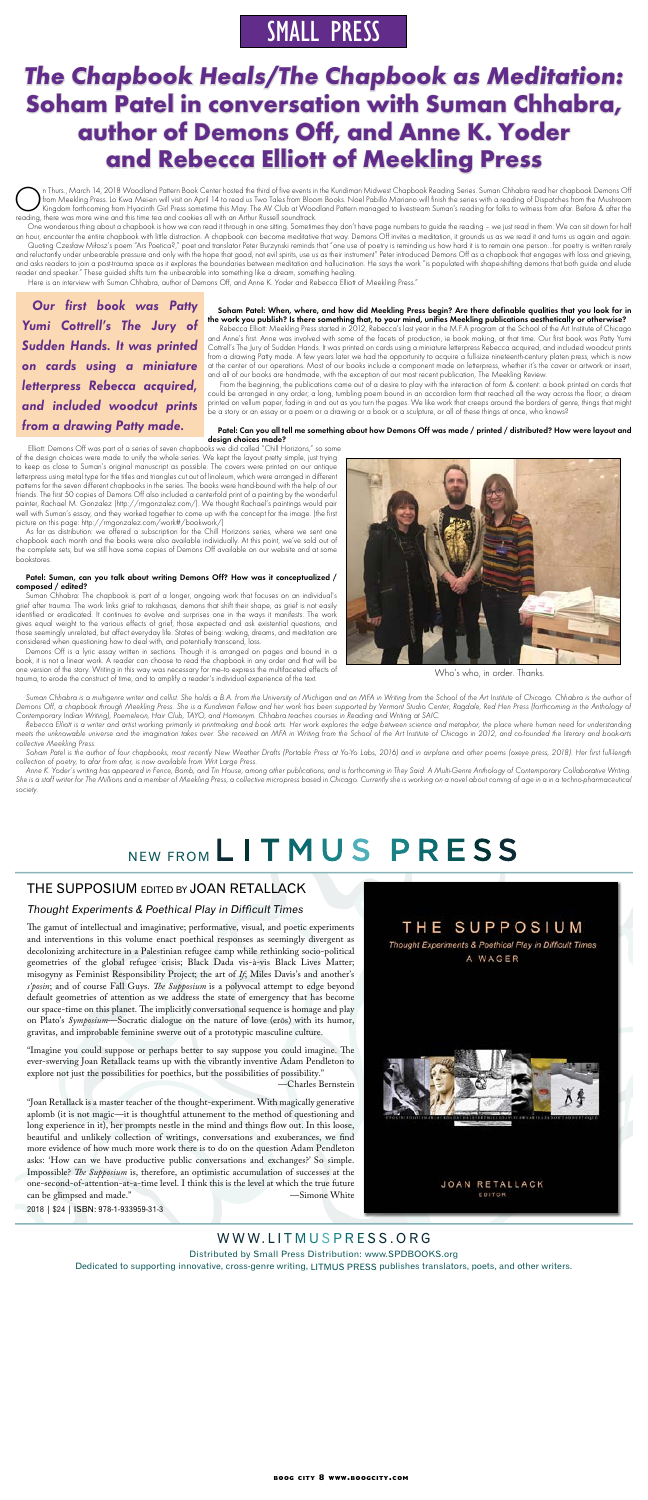# **LIBRARIES**

# **Editorial : Radical Open Access and the Future of Libraries In the Face of Enforced Scarcity, A Case for Open Access: Taking Distribution Into Our Own Hands**



### BY LYNNE DESILVA-JOHNSON

aybe it's because I've kept a steady diet of dystopian fiction since I was very young, but when friends were gleefully downloading music and video in large quantities before the advent of legal alternatives I was warning them of the potential of a future gulag - a speculative future where these seemingly banal infringements, ignored in the fine print, became the basis of I imprisonment, heavy fines, and forced labor.

Sure, I have an active imagination, but it's also not too far fetched: a federal jury in Minneapolis rules that Jammie Thomas-Rasset, 32, was responsible for \$80,000 in damages for each of 24 songs, a total pay out of \$1.92 million to the record companies from which she "willfully stole" profits; Joel Tenenbaum, a Boston University graduate student facing up to \$4.5 million got a more sympathetic jury, asking only \$22,500 for each of 30 songs, or \$675,000 in total.

If you're missing the link to libraries, bear with me--what we're talking about here is a larger conversation in which the conventions and rules of capital property ownership (and, in turn, distribution, ie, "sharing") interface with our daily lives. What the above demonstrates, as well, is how this (il)legality both changes drastically-and ramps up

in risk-with the scalar shifts in standard interpersonal practices offered by technological advancement.

In these legal cases, and others like them, the establishment flexes its muscles--reminding you that by willfully ignoring the fine print you understood what you were getting into, despite the fact that your instinct (adapted and scaled from similar interpersonal practices) leads you to feel this is a natural, safe, acceptable behavior.

Especially if you have used and loved cassettes you remember the ease and constancy of making mixtapes, creating copies of albums for friends, etc. The advent of CD's made this a little harder (and made more visible the illegality of the practice), but it was always, still, common practice.

What happened when Napster, Limewire, etc. entered the field was the scalar shift away from local interpersonal practices that I mentioned above - the shift from locally circulating privately owned files to doing so with anyone to whom the internet could connect you.

> Of course, the printing press also made possible widespread underground distribution of materials and resources -- with radical or banned books and periodicals (ones that wouldn't have been available in libraries or at booksellers) finding their ways into hands

This is something that was already happening with other peer-to-peer file sharing servers like IRC, Hotline, and Usenet, which you're probably not familiar with unless you're a certain type of geek. The difference with Napster and Limewire was the prominence of music files in particular, accessibility and an intentionally user friendly interface. What was also new was an industry specific, clear and present 'risk' for big companies.



The lesson here, of course, is that intellectual materials have always been closely guarded- primarily available to an elite, privileged, and already powerful few. Hopefully it's not news to you, either, that fascist and other punishing regimes have always (and continue to) strictly control access to intellectual resources of all media types (and, ergo, now, to the internet).

The heady early internet, a refuge for geeks, was already offering this sort of scaled intelligence, but it wasn't making the kind of waves that music file sharing offered the general public, nor doing so in a way that was as easily recognizable as a threat. The Temporary Autonomous Zone that Hakim Bey recognized in the internet of the 1990s was characterized by coded access, usable and navigable only by a self-selecting few, versed in the tech languages necessary to interact there.

Now we see in the United States and other countries moving towards a xenophobic, anti-intellectual, neo-fascist capitalism a dangerous retreat away from funding public libraries, public scholarship, and the arts, teachers and classrooms scraping by for materials, students saddled with crippling debt, and so on and so forth. The FY2019 budget proposal here in the U.S. again proposed the permanent elimination of the National Endowment for the Arts and Humanities, as well as the elimination of the Institute of Museum and Library Services (and with it virtually all federal library funding).

Librarians and archivists are fighting the tide-building collections and programs, seeking private and public funds from constituents, but the combination of lack of funding and the precarious financial situation of so much of the public portends a dire situation.

Enter peer-to-peer, radical open access theory: what if, instead of having to rely on institutions, we made not only possible, but legal the distribution of resources to each other through digitally linked international networks and servers? Is the potential of an autonomous zone still possible today?

Well-yes, and no. And the sticking point is copyright: when cultural producers affix a strict, normative copyright clause to their materials, the popular assumption is that they (we) are "protecting ourselves." However, what we're also protecting is a capital, ownership-oriented model of intellectual property, which goes against any form of sharing or distribution, regardless of financial ability or intent to profit.

Similarly to the history of sharing music (and the litigation of doing so "illegally" along technologically facilitated, large scale, peer-to-peer networks), the sharing of the types of materials that are the traditional purview of libraries – books, periodicals, and now the digital manifestations of these (as well as images, maps, film, and other archives) – is an area seeing increased vigilance.

You'll notice, too, that the big ticket cases here are not "author scammed out of sales dividends by a teacher copying and distributing copies of their memoir to their students," but rather those like the arrest and

But first, lets take a minute to talk about the history of libraries.

One tends, in the U.S., to think of public library access to books and periodicals as a norm, but we are actually quite spoiled by this bounty: historically libraries were not for the "public" in the way we understand now - famed ancient libraries like that in Alexandria functioned primarily as an outward facing show of imperial strength through archival collections (not dissimilar to a museum), though they were also used by scholars of the time; early shared holdings in Rome were for wealthy patrons of the baths; and other various private and institutional libraries remained accessible to only a select (read: privileged) few for centuries.

Surely, there's complexities and places where - especially in the visual and performing arts - copyright can be litigated as a protective shield for the creator. But, in its current blanket form, what it protects is ultimately a capitalist definition of property ownership, against which the public library could in a sense already be considered anathema, a persistent loophole.

Swartz and others who were central in the development and establishment of the Creative Commons (and its varying, highly specific, degrees of licensing) were looking for alternatives to the traditional copyright / capitalist model, which at the same time facilitated and made legal the sharing of resources for personal use.

What I'm asking here is ultimately a question about what form the "library" can and should take, in a networked society wherein intellectual resources are still, too often, only accessible to a privileged few.

With the advent of the printing press, circulating libraries run by publishers and booksellers (accessible to the public for a fee) became common in the 18th century. But it wasn't until 19th century Britain, with increasing social and cultural upheaval around education for the masses, that truly public libraries similar to the ones we are familiar with today became common.

Aaron Swartz and other peer-to-peer hacktivists have been motivated by making horizontal and truly public access to library resources that remained behind paywalls, and/or accessible only to a privileged few. With the freeing of JSTOR and other academic journals, independent scholars not tied to an institution providing them access are able to remain part of a scholarly community - restricted access reasserts the power of the institution, even as more and more scholars are unable to find jobs in academia.

Precarity of labor combined with shorter library hours means that even those seeking resources through public libraries are often unable to work around the limitations. Digital resources of public libraries are growing, but are limited in scale and accessibility.

and across borders along personal networks...the analog precursor, if you will, to peer-to-peer.

As technology has enabled us to create wide, geographically expansive networks of connections, so too has it shifted the landscape of the "interpersonal," so that the very "natural" human acts of sharing a book with a friend of trading cassettes starts to blur with the traditional role of the library; we, and our shared resources, start to challenge institutions in what we can offer each other. This disruption is dangerous, of course, but essential.

So: how can cultural producers, publishers, organizations, scholars, authors, etc do to begin to stay this tide? Well, first, we can make any resources we produce readily and directly available, being sure to use creative commons licensing.

At The Operating System, I made the decision from our first publications to use the strictest of the CC licenses, Attribution-NonCommercial-NoDerivs (CC BY-NC-ND) - "allowing others to download your works and share them with others as long as they credit you, but they can't change them in any way or use them commercially." We are a member of the international Radical Open Access Alliance, [http://radicaloa. disruptivemedia.org.uk], an organization promoting "a progressive vision for open publishing in the humanities and social sciences", offering "a radical 'alternative' to the conservative versions of open access that are currently being put forward by commercially-oriented presses, funders and policy makers."

Returning to my earlier fears about the napster gulag, I want to stress that my reasoning for using the CC licenses is not far afield: though many of us do so daily, the fact is that reproducing and sharing copyrighted materials for the classroom or other use is illegal without express permission, and/or without each individual person using the materials having gotten access via an institution / library. For me, and the organization I run, the most important thing is access. I want the public - students, laborers, parents, refugees, nonprofits, afterschool programs, anyone - to be able to use and distribute anything we produce without threat.

If the copyright conversation is making you rile, hitting you at a vulnerable place where you already feel taken advantage of, underpaid, and unprotected, I understand. However, two different issues are being conflated here, and the conflation of these issues has been essential to keeping us shackled to the ownership model, rejecting open sharing of intellectual resources amongst ourselves, for far too long, ultimately at greatest cost to no one but ourselves\*.

In his groundbreaking, brain-hacking book, Sacred Economics, Charles Eisenstein reconsiders a scaling up of a Gift Economy, postulating the move away from a capitalist, private property model. He writes, "the desire to own, to control, is the desire of the self of separation, the self that seeks to manipulate others to its own advantage, to extract wealth from nature and people and all that is other," whereas, "the connected self grows rich by giving, by playing its role to the fullest in the nourishment of that which extends beyond itself."

prosecution of Aaron Swartz, who in 2011 used his MIT account to download academic journals systematically from the JSTOR database. Swartz was facing up to 35 years in prison and a maximum penalty of \$1 million dollars when he hanged himself in his Brooklyn apartment while under federal indictment.

These theories have widely gotten associated with wealthy entrepreneurs who have skillfully absorbed the radical infrastructures of the peer-to-peer economy, but to discredit the structural potentials or core theories because of the abuses of an already elite few (who are ultimately manipulating anti-capital tools in their own capital interests) is to throw the baby out with the bath water. As TJ Jarrett said on our recent panel on Poetics and Tech, "don't hate the machine - hate the person that made it." Meaning - don't dismiss the disruptive possibility of the new tech and the theories behind it because certain people (those who have the opposite ends in mind) have abused them in a very public way.

When corporately owned media spins disruptive tech as the tools of an anti-public, elite few, and the response is to pan the tech itself, that response plays right into the hand of the imperial capital driven corporations that (in fact) have the most to lose.

To misunderstand radical open source, peer-to-peer, or gift economies as the purview of the wealthy or privileged could not be further from the truth - informal gift economies and creative collective solutions for collaborative resource use, sharing, and distribution have long been the lifeblood of local communities finding workarounds beyond and in direct opposition to the confines and limitations of the oppressor / legal system.

Yes: in an (at least, my) ideal world, libraries would be well funded and robust, with access to and for all, with equal resources regardless of income, location, disability, industry, or institutional ties. In that same world, creative producers wouldn't be so woefully precarious as to grasp at straws, keeping scarce the materials that are theirs / ours to share and benefit from as we see fit in some projected illusion of self-protection. And: any and all materials would be ours to share, not tied into a system bent on controlling our consciousness, awareness, communication, and access to each other and each other's resources.

For the time being, in whatever way we can upend the invented scarcity by creating and supporting models that promote sharing and access, we begin that work. One book at a time, one article at a time, one less prison sentence, one less fine.

Here in the US, it's of course terrible that funding for the most robust public libraries in cities like New York is now under siege, but funding for libraries in rural and/or poor urban centers has always been sporadic and limited. Both here and beyond our borders, resources are complicated and meagre in countless places due to myriad reasons beyond funding: control by fascist regimes, religious oppression, wardestroyed cultural holdings, etc. Public school and university libraries are subject, too, to budget cuts, leaving young people and scholars with vastly unequal resources to learn and study.

Lynne DeSilva-Johnson is a queer interdisciplinary creator, scholar and performer. They are an Assistant Visiting Professor at Pratt Institute, as well as Founder and Managing Editor of The Operating System. Lynne's work addresses, in particular, the somatic impact of trauma on persons and systems, as well as the study of resilient, open source strategies for ecological and social change. Lynne is co-editor, with Jay Besemer, of the forthcoming anthology, "In Corpore Sano: Creative Practice and the Challenged Body." They are the author of Ground, Blood Atlas, and "In Memory of Feasible Grace," as well as two *forthcoming titles, the chapbook "Sweet and Low," and the collaborative Body Oddy Oddy, with painter Georgia Elrod. Recent publication credits include Wave Composition, The Conversant, The Philadelphia Supplement, Gorgon Poetics, POSTblank, Vintage Magazine, Live Mag, Coldfront, the Brooklyn Poets Anthology, Resist Much/Obey Little: Poems for The Resistance, and YesPoetry. Performances and work have*  appeared widely, including recent features or projects at Artists Space, Bowery Arts and Science, The NYC Poetry Festival, Parkside Lounge, Carmine Street Metrics, Eyebeam, LaMaMa, Triangle Quarterly, *Undercurrent Projects, Mellow Pages, The New York Public Library, Launchpad BK, Dixon Place, Poets Settlement, SOHO20 Gallery and many more. They are always still beginning.*

The question to ask yourself is this:

If you feel comfortable with someone being able to take your book out of a library, or getting a copy of your article in a classroom, can you feel comfortable with a copy of that same book or article being legally available, outside of institutional holdings, to a true \*public,\* not only the limited, privileged "publics" that have access to the institutions most likely to have these materials readily available?

Ultimately, to be a true advocate of libraries, in our current technological landscape, is to be a landscape of Radical Open Access resources: readily available, accessible materials for reading, use, research, and study to anyone with an internet connection. And / or, beyond the internet connection, to move beyond strict copyright conventions to a space where copying and distribution of even physical materials for use by communities and individuals without funds and without internet access is not illegal.

We may rarely see courts and companies litigating these infractions, but it could happen at any time. And I refuse to reinforce those controls.

(Sidebar: of course, one always must be careful with a "we." Who is "ourselves" and how does can this, also a blanket, apply? Here I mean, broadly and imperfectly, a public; in keeping with the library conversation this is a large analogy asking what the same public that in theory has access to a public library can and should have access to virtually / digitally / remotely.)

I imagine that few readers of this (already a highly selective group, admittedly) would argue against public libraries, and ergo (if I've done a decent job of laying out this landscape) I hope most of you can now see the very practical, radical, anti-imperial, anti-colonial possibilities (and indeed, roots) of Open Access resources, distribution and more permissive licensing- understood, ultimately, as a reimagined, decentralized, horizontal "library," within which we are all stakeholders, producers and users alike.

*'... how does the capital state understand (and litigate) the distribution of resources familiar to any library user? And, critically, how does (or should) this change with the advent of new technology ...?'*

The link to libraries-and to any of the intellectual "property" housed there is thus: how does the capital state understand (and litigate) the distribution of resources familiar to any library user? And, critically, how does (or should) this change with the advent of new technology, allowing point-to-point distribution of these materials, accessible non-locally on the user end? And, furthermore: what political and economic structures are reinforced by the control of intellectual materials?

#### **boog city 9 www.boogcity.com**

So what now?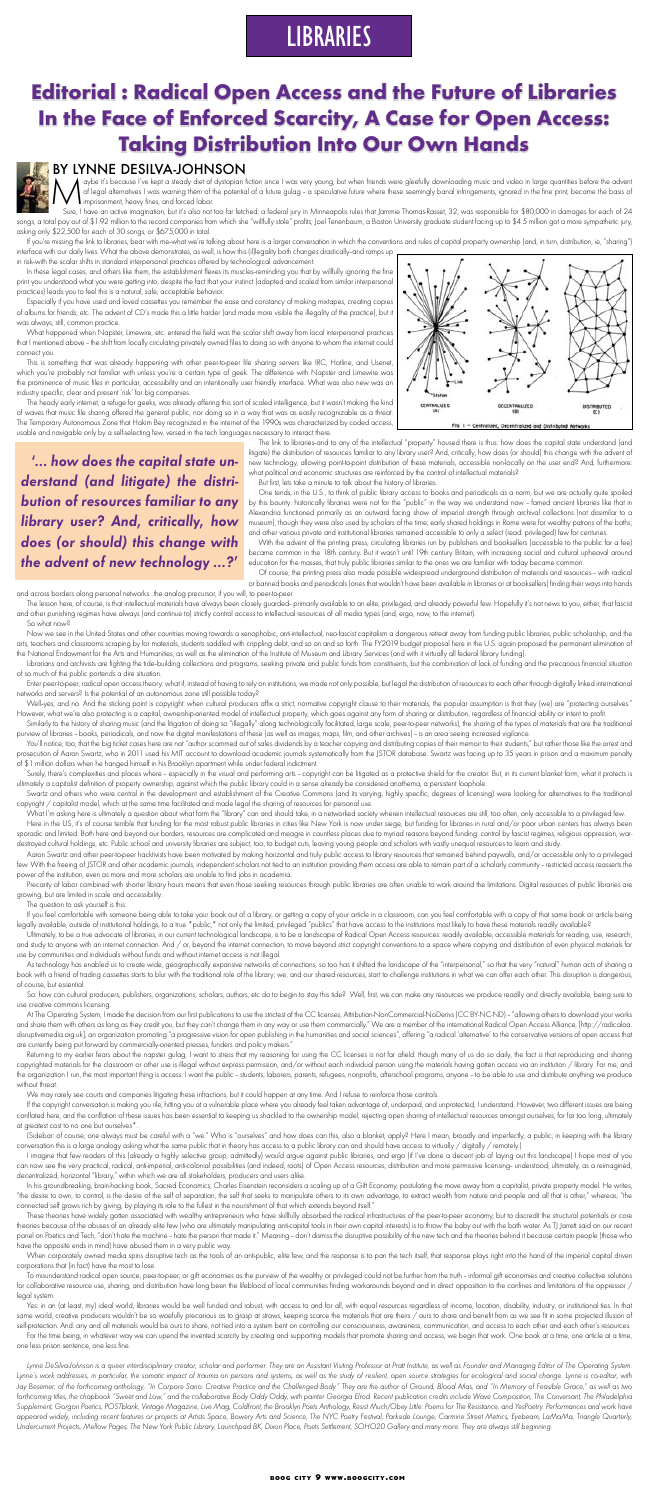### *Bio*

Patrick Neal is a curator, arts writer, and painter residing in Long Island City. He is the curator of Night Regulation: Storytelling in the Land of Text, Identity and Pictures, a show of text-based visual art currently on view at Radiator Gallery in LIC. In 2016, he organized Beautiful Object: Upsetting Still Life at Jeffrey Leder Gallery, LIC, a show of contemporary still life painting and sculpture. He served as curator of the Chocolate Factory's art gallery in LIC during the spring and fall seasons of 2007.



Anthurium Oil on canvas **Anthurium**<br>Oil on canvas<br>30 x 24 inches<br>2017



Grey and Mauve glass, watercolor and magic marker on Aquaboard,  $36 \times 24$  inches, **Grey and Mauve glass,**<br>watercolor and magic marker on Aquaboard,<br>36 x 24 inches,<br>2018



Purple hydrangeas Oil on canvas 30 x 30 inches **Purple hydrangeas**<br>Oil on canvas<br>30 x 30 inches<br>2017





Chryanthemums (for HH) Chryanthemums (for HH) Oil on canvas<br>30 x 24 inches<br>2017 30 x 24 inches Oil on canvas

Snowy Owls with Alliums Oil on canvas 33 x 24 inches 011 on canvas<br>33 x 24 inches<br>2017

Neal is a contributing writer for Hyperallergic and has written mono-graphs on artists Franklin Evans, Zoe Pettijohn Schade, and recently Scott Schnepf for Tether arts journal. Neal's own painting and catalog essay accompanies the exhibition, The Nature Lab currently on view at LABspace in Hillsdale, N.Y., and he will have a solo show at the Oresman Gallery, Smith College, Northampton, Mass. in December 2018.



**Mauve glass with thistle**<br>Oil on canvas<br>30 x 24 inches<br>2017

# ART

30 x 24 inches

# **Patrick Neal** *Long Island City*

http://patrickneal-art.com/home.html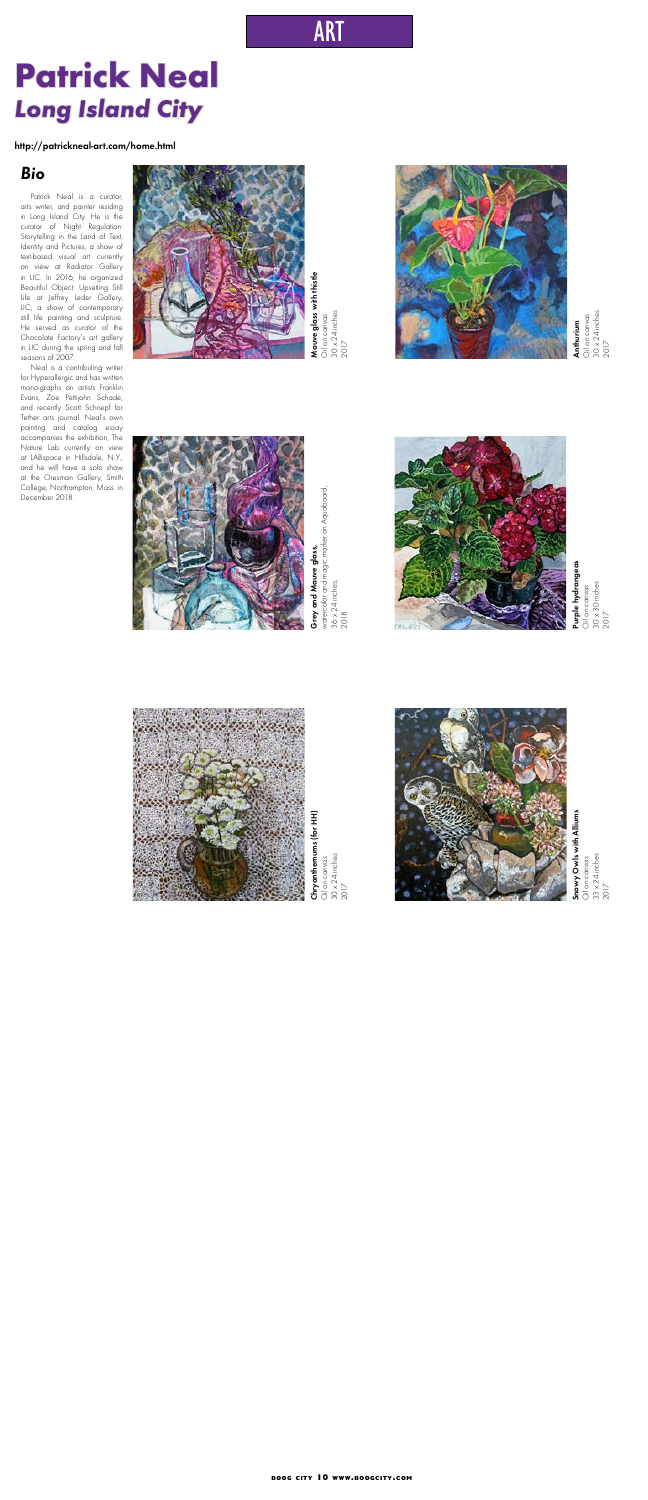# PRINTED MATTER

# *Serenade***: A Song for Awakening**

### BY ALEX BENNETT Brooke Ellsworth



*Serenade*

#### Octopus Books, 2017

Brooke Ellsworth's first collection Serenade (Octopus Books) is a haunting refrain, scattered with coywolfs, funeral processions, and "the receipt I threw away from the Emergency Room / A kiss for<br>Dluck!" It is a song wher

As there is "mud / that can't be learned," Serenade's chorus is restless, fending off simple definition. A vision of a song, a song of dissent, a song of screams and resurging rage.

Poems like "Furious Lengths," "Eraserhead," and "Deepwater Horizon" are punctuated with references to industrial disasters. The speaker opens "Furious Lengths" lamenting, "Toils as much as I can on all fours, low branches. I opened the hatch and thought, 'Oh, my God.'" Three lines later, the moving force deepens: "What of the shitwork that spills over our crude mattress."

The poems in the first section open with grounding images. Hear the introductory lines of "Life is Beautiful:" "I was drinking purse wine / in gridlock / on the George Washington when I got yr / email /Don't come back." Layered imagery pulls readers into the poem's soil: "I keep shouting down the train / when it rains / When it rains / the tunnels flood / and we romantics / multiply." With the ground established, Ellsworth chips away at it, unearthing layers of what was kept from sight.

Engulfed in Serenade's second and third movements, we see Ellsworth's poetic wingspan on full display. From short-lined, rhythmic stanzas to the extended verse of her prose poems featuring Echo and Narcissus (the two lovingly rendered as teenagers sharing smokes), Ellsworth shifts between forms with ease and subtlety, carrying the chords of objection and grievance. "I am at the writing's limits, a dislocated anger."

Ellsworth's is a song of the "emptying sounds of paradise." With each section of Serenade, we "came up and we stumbled out of the river, silver with cold fog." A fog that we must wade through, wait through, until discharged from the loop of old songs that lull. In its powers of awakening, Ellsworth's Serenade reminds us that "pleasure is a thought on a cold beach," which is is exactly what we've been needing for so long.

Ellsworth's collection points to a climate of catastrophes and subsequent inaction. The pitch peaks in "Deepwater Horizon," where the critique is for all: "Nobody is ever totally out . . . Thinking about our political failure to respond / to the ecological crisis, there are cushions in the air / that I faced with my opening." The weight of these lines is sobering, and as we read in "Eros," "we are what we all abhor."

From section one into two, the stakes escalate: "Like you sit down / expecting to title the movement / Annihilation." The last poem in section two, "Good News," offers an expanded meditation from someone who respects being in society, acknowledging capacities to lie, do nothing, or perhaps do something. The speaker explains, "The activism that leaks from the screen / lights my cigarette / not in a generally famous way / but adjacent to my rage / Love my talent for being awful."

If My name is Roberto Montes / I am BACK," begins the first poem of Roberto Montes' chapbook Grievances (The Atlas Review, 2017), which poem also lends the chapbook its title. In an interview with Natalie Eilbert for The A title. In an interview with Natalie Eilbert for The Atlas Review, Montes said this poem was "…created for a very specific audience. I was invited to a reading (which, in the end, never materialized) that I knew would be predominantly composed of the kind of audience ubiquitous in the NYC lit scene (straight, white, cis men). I was in a mood . . . My problem was that it seemed to me the larger poetry and literature community had developed, completely independent of intention, a mechanism that shielded those who would use their power—their name, their influence, their connections—to take advantage of others."

*Alex Bennett received her M.F.A. from The New School in 2013, where she won the Paul Violi Poetry Prize. Her writing has appeared in The Sosland Journal, The Best American Poetry Blog, The New School Writing Program Blog, Insights Magazine, and elsewhere. She teaches at Parsons School of Design. Follow her at https://twitter.com/alex\_bennett7.*

*From short-lined, rhythmic stanzas to the extended verse of her prose poems . . . Ellsworth shifts between forms with ease and subtlety, carrying the chords of objection and grievance.*

# **Grievances***: Roberto Montes Is Dismantling the Poetic Wheel*

## BY SEAN M. DAMLOS-MITCHELL



How can one go on living in a world where so much is wrong, where even the arts aren't immune to corruption? "Isn't it unacceptable / In the current political climate / To be in love," the poet asks in *Reading Grievances, one is con-*

This interview took place just before Grievances was released last March. Since then, it seems the concerns of the poem have become in many ways the concerns of the nation. Decades of abuse, harassment, and violence are steadily being unearthed, and for the first time powerful men are being forced to face consequences for their actions. I am not trying to cast Montes as some great prognosticator, nor am I trying to assert that he is a journalist-poet on the lookout for the next breaking news item. Rather, he has an eye for seeing injustice where it is, even when it's hidden inside "progressive communities" like the poetry world, and he has the wisdom and fearlessness to confront it and call it what it is. The first two lines of "Grievances" in their sly self-reference and self-aggrandizement are destabilizing; they call into question what sort of power a name has and force us to ask ourselves what sort of power it should, in a better world, be allowed to have.

Whenever power is embedded in a person's reputation, whenever influence is associated with a person's name, a structural relationship is enforced that can encourage both abuse and a continual voluntary ignorance around this abuse. The first two lines of "Grievances" work simultaneously as an admission of relative powerlessness and an attempt to destabilize these structures of power.

J. Bradley (www. jbradleywrites.com) is a Best of the Net and Pushcart Prize nominated writer whose work has appeared in numerous literary journals including decomP, Hobart, and Prairie Schooner. He is the author of the flash fiction chapbook No More Stories About The Moon (Lucky Bastard Press); the novel The Adventures of Jesus Christ, Boy Detective (Pelekinesis), and the Yelp review prose poem collection Pick How You Will Revise A Memory (Robocup Press). Robert Farrell lives and works in the Bronx, and is the author of Meditations on the Body (Ghostbird Press). His poems have appeared or are forthcoming in Posit, The Brooklyn Review, Poetry South, Underwater New York, and elsewhere. Originally from Houston, he's a librarian at Lehman College, CUNY. Robert Hershon's (https://www.poetryfoundation.org/poets/robert-hershon) 12th poetry collection, Calls from the Outside World, was published in 2006. His other titles include The German Lunatic and Into a Punchline: Poems 1986-1996. His work has appeared in American Poetry Review, Poetry Northwest, The World, Michigan Quarterly Review, Ploughshares, and The Nation, among many others, and has brought him two NEA fellowships and three from New York State. Basil King (http://www.basilking.net) is a painter/poet, born in England before WWII and living in Brooklyn since 1968. He attended Black Mountain College as a teenager and completed apprenticeship as an abstract expressionist in San Francisco and New York. For the past three decades he has taken his art "from the abstract to the figure, from the figure to the abstract." His books include Mirage: a poem in 22 sections, Warp spasm, Identity, 77 Beasts/ Basil King's Beastiary, Talisman #36/37, and In the Field Where Daffodils Grow, Short Stories. Martin Kleinman (http://www.therealnewyorkers. com) is the author of the short fiction collection, Home Front. He is a storyteller and blogger whose work has appeared in the Huffington Post and therealnewyorkers.com. **Sandra Marchetti** (https:// www.pw.org/content/sandra\_marchetti) is the author of Confluence, a debut full-length collection of poetry from Sundress Publications. She is also the author of four chapbooks of poetry and lyric essays, including Heart Radicals (About Editions), Sight Lines (Speaking of Marvels Press), A Detail in the Landscape (Eating Dog Press), and The Canopy (MWC Press). Frank Messina (http://www. frankmessina.com) is the author of Full Count: The Book of Mets Poetry, a 2009 work that focused on baseball fanaticism. His 2002 book, Disorderly Conduct, focused on reactions to the September 11, 2001 terrorist attack. He has performed on stage with musicians such as members of Phish, the

"Memory is Not." Reading Grievances, one is confronted with a mind which is so hyperaware of all the wrongs of the world, of all the violence waged on the modern psyche and the modern body, of all the structural inequalities and societal pressures around us, that its only response is to go forward ceaselessly, for it is fully aware that to stop even for a moment its project of destabilization and re-centering would be to allow itself to be overtaken by the violent and senseless language of our modern world.

Spin Doctors, the Sun Ra Arkestra and composer David Amram. Elinor Nauen (http://www.elinornauen.com) is the editor of Diamonds Are a Girl's Best Friend: Women writers on baseball (Faber & Faber) and a member of the editorial advisory board of Southern Illinois University Press's Writing Baseball series. She has made baseball-related presentations at the National Baseball Hall of Fame, Cooperstown, NY and Sports Literature Association's annual convention. Mary Reilly (http://maryreillypoet.tumblr.com) Mary Reilly is a poet and translator living between New York and Paris. Elisavietta Ritchie's (https://elisaviettaritchie.com) fiction, poetry, creative non-fiction, photojournalism, and translations from Russian, French, Malay, and Indonesian have appeared in numerous publications including Poetry, American Scholar, The New York Times, The Christian Science Monitor, The Washington Post, The National Geographic, and The New York Quarterly. Lauren Russell (http://caapp.pitt.edu/lauren-russell) is the author of What's Hanging on the Hush (Ahsahta). A Cave Canem graduate fellow, she was the 2014-2015 Jay C. and Ruth Halls Poetry Fellow at the Wisconsin Institute for Creative Writing, the 2016 VIDA Fellow to the Home School, and a 2017 National Endowment for the Arts Creative Writing Fellow in poetry. She is a research assistant professor and is assistant director of the Center for African American Poetry and Poetics at the University of Pittsburgh. Descent began when the poet acquired a copy of the diary of her great-great grandfather, a Confederate veteran who fathered twenty children by three of his former slaves, black women who have been silenced by history. The Negro League pitcher Jesse Hubbard was one of those children.

Surrounded by advertisements and barraged with emails and social media, it is impossible to avoid written language, much of which has no interest in our humanity. How can we protect our souls from that which has none? In "No Subject," Montes takes the shape of some of the language we encounter every day in advertising or in SPAM mail and, by recontextualizing it, reveals its inherent violence. "After a few, a few more / Get to know hunger in your area / You won't believe / What the platinum membership extends," it reads, and here he's shown it for what it is.

The chapbook's epigraph is taken from a Wikipedia entry; it reads: "An ant mill is an observed phenomenon in which a group of army ants, which are blind, are separated from the main foraging party, lose the pheromone track and begin to follow one another, forming a continuously rotating circle. The ants will eventually die of exhaustion." I'm not sure there could be a more perfect metaphor for Montes' fears about the poetry world and the work of poetry.

Poets, like members of any community, run the risk of becoming entrapped by insularity. The pure calling of poetry (or as close as one mortal can get to it) can be lost, and its loss can result in the poet caught up instead in the pursuit of the signifiers of success – the name, the reputation, the influence – admiring those that have such things, following them round and round in a circle, choosing to ignore injustice when it's expedient to do so, and afraid to break from the circular status quo that will eventually exhaust and do the poet in. Only by breaking from this wheel and wandering forward, blind but free, can the poet truly do the work that is needed. And that's precisely what is being done in Grievances.

*Sean M. Damlos-Mitchell received an M.FA from The New School in poetry in 2013. He has previously published poems in Whole Beast Rag, Poem Tiger, The Mackinac, Curlew Quarterly, and Hot Street, and he is the author of SINCERELY SPACEMAN, a chapbook published by The New Megaphone. Sean grew up in California & Arizona and currently lives in Brooklyn and teaches English and history at a private school in Manhattan.* 

*fronted with a mind which is so hyperaware of all the wrongs of the world . . . it is fully aware that to stop even for a moment its project of destabilization and re-centering would be to allow itself to be overtaken by the violent and senseless language of our* 

## *modern world.*

## *Baseball Bios*

### Issue 120 free

editor/publisher **David A. Kirschenbaum editor@boogcity.com** art editor **Jeffrey Cyphers Wright art@boogcity.com**

film editor **Joel Schlemowitz film@boogcity.com libraries editor** Lynne **DeSilva-Johnson libraries@ boogcity.com** music editor **R. Brookes McKenzie music@boogcity.com** poetry editor **William Lessard poetry@boogcity.com** printed matter editor **Alex Bennett printedmatter@boogcity.com**

#### small press editor **Michael Wendt smallpress@boogcity.com** counsel **Ian S. Wilder counsel@boogcity.com**

Paper is copyright *Boog City* , all rights revert to contributors upon publication. *Boog City* is published eight times annually. Boog always reads work for *B o o g City* or other consideration. (Email editor@boogcity.com or applicable editor and put *Boog City* sub in subject line.) Letters to the editor should go to editor@boogcity.com.

### **BOOG CITY**

**3062 Brower Ave. O ceanside, N.Y. 11572 212-842-BOOG (2664)** • **@boogcity http://www.boogcity.com**

## **BOOG CITY**

### *follow @boogcity*